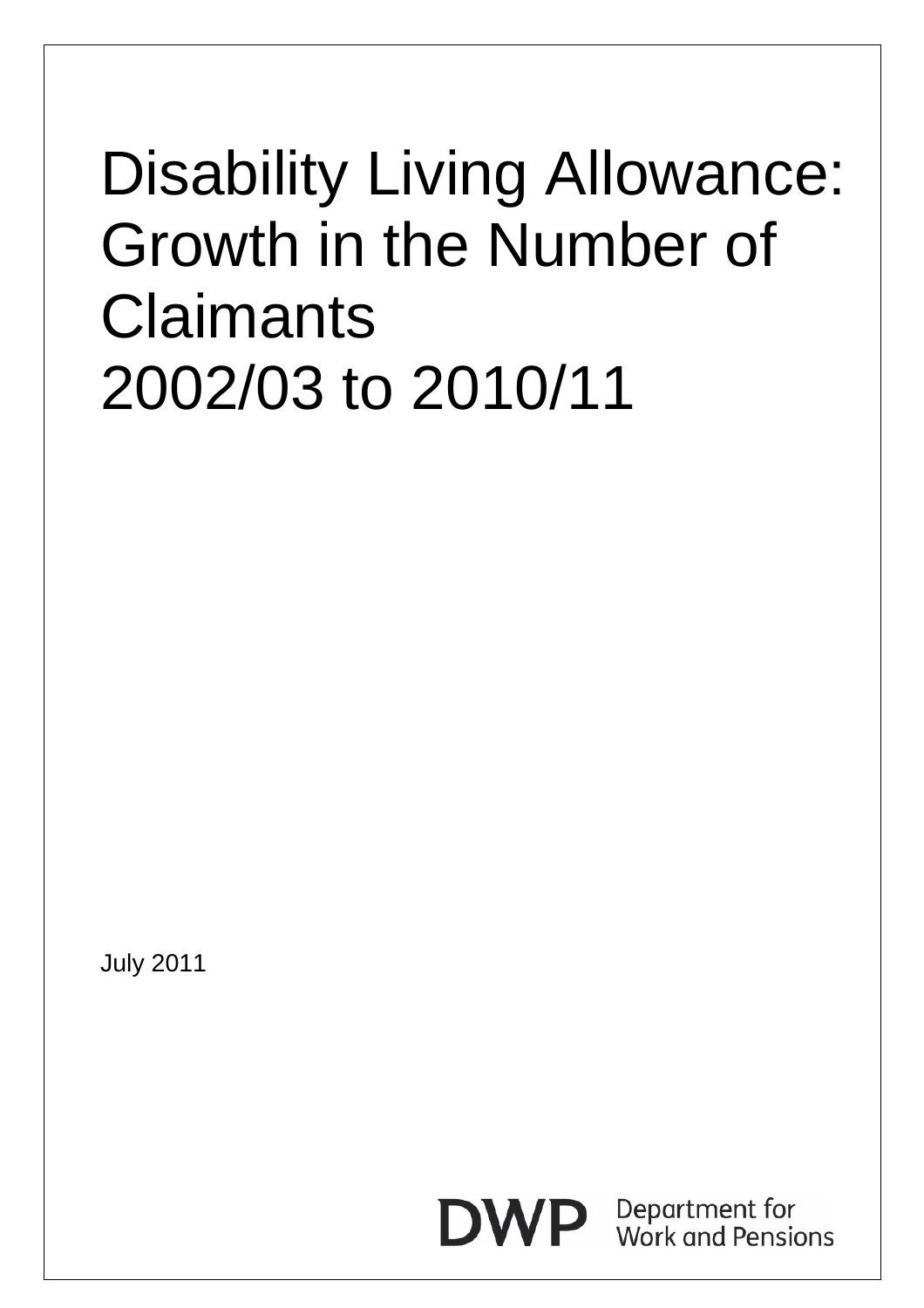## **Background**

Disability Living Allowance (DLA) is a non-means tested benefit that provides a cash contribution towards the extra costs of needs arising from an impairment or health condition. It is part of a wider range of support and services available to disabled people, including support with housing and Council Tax costs, and in the form of services or direct payments from Local Authorities to meet social care needs.

Although it is intended to contribute towards extra costs, measuring each individual's expenditure would be administratively complex and expensive. Entitlement and award levels are therefore based on proxies – care and mobility – which research has shown to be the greatest sources of extra costs. The decision about whether to award benefit is made not on the basis of an individual's costs, but on the severity of their care and mobility needs.

To apply for DLA individuals complete a long claim form which requests detailed information about the impact that their impairment or health condition has on their ability to manage their care or get around. The claim form is considered by a Decision Maker alongside other evidence such as reports from the claimant's General Practitioner or consultant where necessary. Awards are currently payable at two mobility and three care rates leading to a possible 11 different combinations of payable rates of benefit.

Further information on DLA is available at:

[http://www.direct.gov.uk/en/DisabledPeople/FinancialSupport/DisabilityLivingAllowance/D](http://www.direct.gov.uk/en/DisabledPeople/FinancialSupport/DisabilityLivingAllowance/DG_10011731) [G\\_10011731](http://www.direct.gov.uk/en/DisabledPeople/FinancialSupport/DisabilityLivingAllowance/DG_10011731)

The Department publishes a range of statistical information on DLA claimants at <http://research.dwp.gov.uk/asd/index.php?page=tabtool> including statistics on the numbers receiving care and mobility components.

This ad hoc analysis shows how the number of DLA claimants has grown between 2002/03 and 2010/11. It attempts to decompose the main drivers of growth, focusing specifically on the growth in the per cent of the population claiming DLA (referred to as receipt per head).

The Excel document complements this analysis. It contains a breakdown of the DLA claimants by age, gender, care and mobility combination and per cent of the population in receipt of DLA. The information goes back to the introduction of DLA in 1992.

### **Methodology**

This analysis is based upon the Work and Pensions Longitudinal Study (WPLS), which is 100% administrative data. This data is available from 2002/03, and so the analysis focuses on this period, to ensure it is based on a consistent time-series.

Data back to 1992/93 when DLA was introduced is provided in the Excel document based on 5% administrative data, aligned to the WPLS.

The analysis is based on those DLA cases in payment, not all entitled cases. Payment cases exclude cases who have had their payment suspended for example, because they are in hospital.

Estimates of the per cent of the population claiming DLA are calculated by dividing the DLA claimants (broken down by age and gender) by the ONS 2008 mid-year population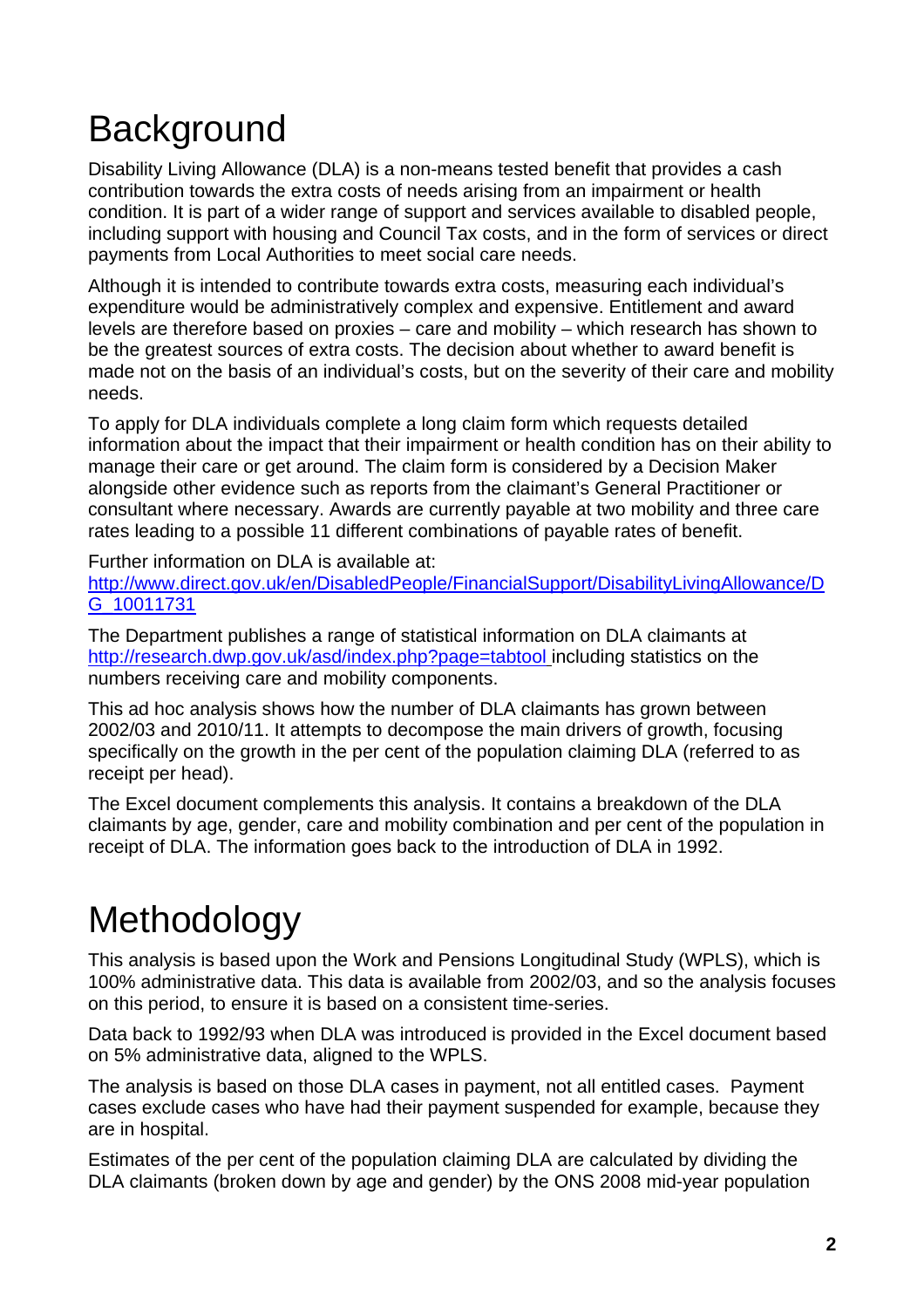estimates. This is referred to as receipt per head. These have been linearly interpolated to compare with the quarterly statistical data.

Annual estimates are based on the average over four quarters. 2010/11 is based on three quarters worth of data, as February 2011 data is not yet available.

# Results

The number of DLA claimants has grown by 29% over the last eight years (Figure 1). Essentially the drivers for this growth can be categorised as: changes in the size of the population; changes in the age structure of the population; the "maturity" of the benefit (this concept is explained further below); and increases in receipt per head of DLA. This analysis breaks down the 29% to show how much each factor contributes to the total growth.

'Receipt per head' is defined as the percentage of the population of a given age claiming DLA.

Table 1 shows the growth in DLA claimants, broken down between growth as a result of an increase in receipt per head and growth as a result of demographic change. Demographic change includes both the growth of the population and changes in its age and gender structure.

The headline growth over this period is 29%. Of this, 21% can be attributed to an increase in receipt per head, part of which is due to the maturing of DLA. The remaining 8% is due to a growth in the population and a change in the age and gender structure of the population.

There have been substantial increases in the receipt per head among those aged 65 and over as a result of the "maturing" of DLA. This distorts the overall picture of growth. In order to receive DLA, a claimant must claim before the age of 65 but then can continue to receive the benefit beyond 65 if they remain eligible. Therefore, with a few exceptions (some people who had received Mobility Allowance before 1992), there were no claimants aged 65 or over when DLA was introduced in 1992. However, DLA continues to be paid over the age of 65 provided the conditions of entitlement continue to be satisfied. This has meant that the maximum age of claimants has been increasing each year, and a growing proportion of people aged 65 or over receive DLA. For example, at the start of 2002/03 the maximum age (with the aforementioned exception) was 75, but by the end of 2010/11 it had reached 84. So irrespective of any demographic change, or any increase in the propensity of this group to claim DLA, there would be an increase in the number of people in receipt of DLA aged over 65 due to this "maturing" effect. This effect can be expected to continue into the future, though with diminishing impact as number of people declines with age (it is expected it would plateaux around 2020).

If those aged over 65 are excluded, then the number of DLA claimants has increased by 23% - and this increase has been the same for both males and females. This is largely driven by an increase in receipt; 16% of total growth is due to an increase receipt per head and 7% is a result of demographic change. The remainder of this analysis focuses on people under the age of 65.

Table 2 shows the percentage change in male DLA claimants broken down between change due to receipt per head and change due to demographics. There is a large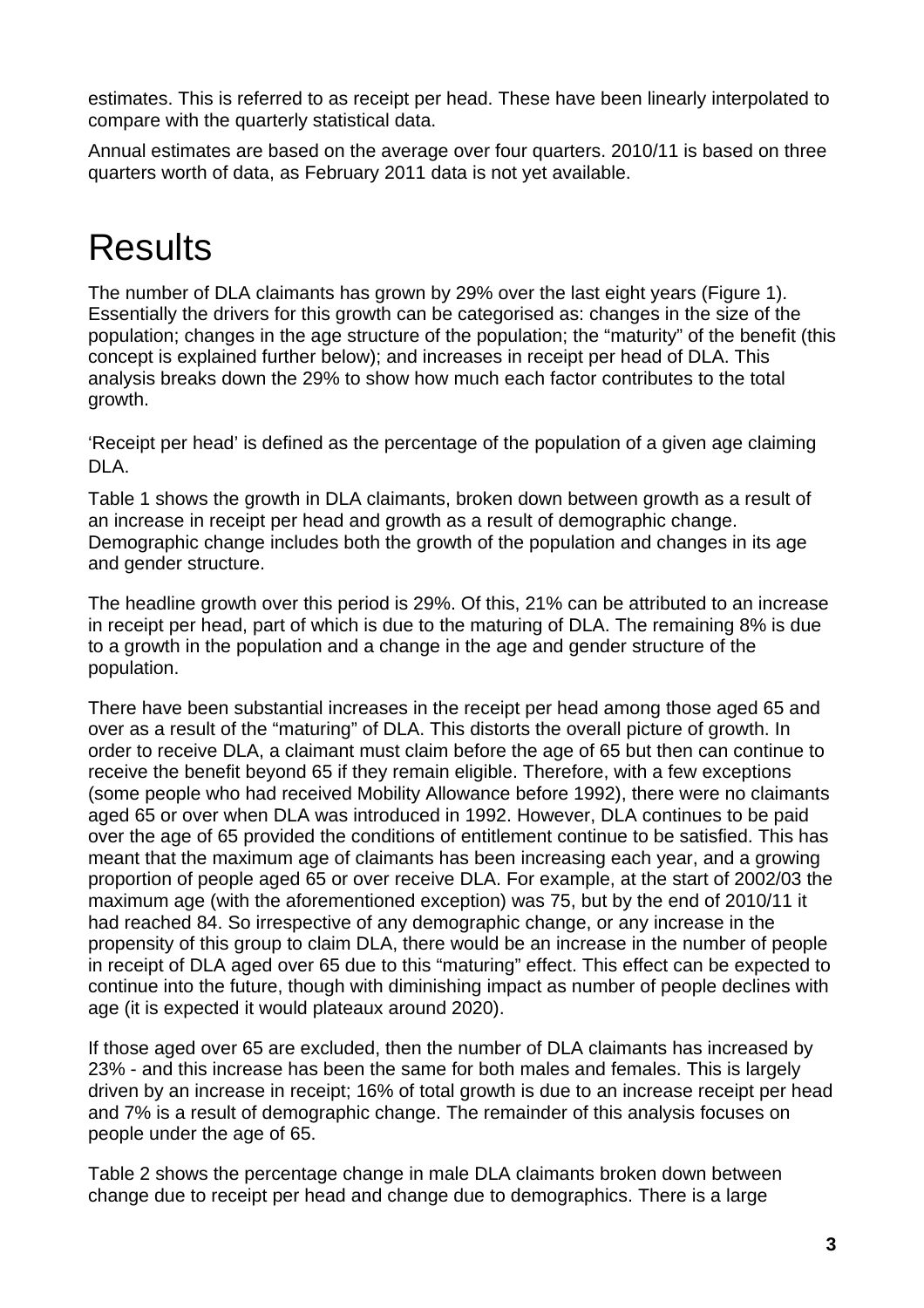variation between age groups. Growth among young males is driven almost entirely by substantial increases in receipt per head whereas growth among the older age group is driven by population. Figure 2 draws out further the trends among males.

Table 3 and Figure 3 show the picture for females. Overall the growth in DLA female claimants is the same as for males. However, the growth in receipt per head among young females, while still substantial and much larger than for older age groups, is significantly less than that for males. For older females growth in the percentage of people in receipt of DLA is much greater than that for males.

In summary: Overall the number of DLA claimants has grown by 29% since 2002/03. Among those aged under 65 the number of claimants has grown by 23%. For those aged under 65:

- Demographics account for about a third of this 29% growth. This includes growth due to increases in the population and changes in the age structure of the population due to the ageing of particular cohorts.
- The remaining two thirds of this 29% growth is due to increases in the percentage of the population claiming DLA (receipt per head).
- The increase in receipt per head is particularly notable among younger people, which will in time be a significant driver of working age DLA growth.

**Liz Whiting [\(Elizabeth.Whiting@dwp.gsi.gov.uk](mailto:helen.ganson@dwp.gsi.gov.uk)) Department for Work and Pensions May 2011**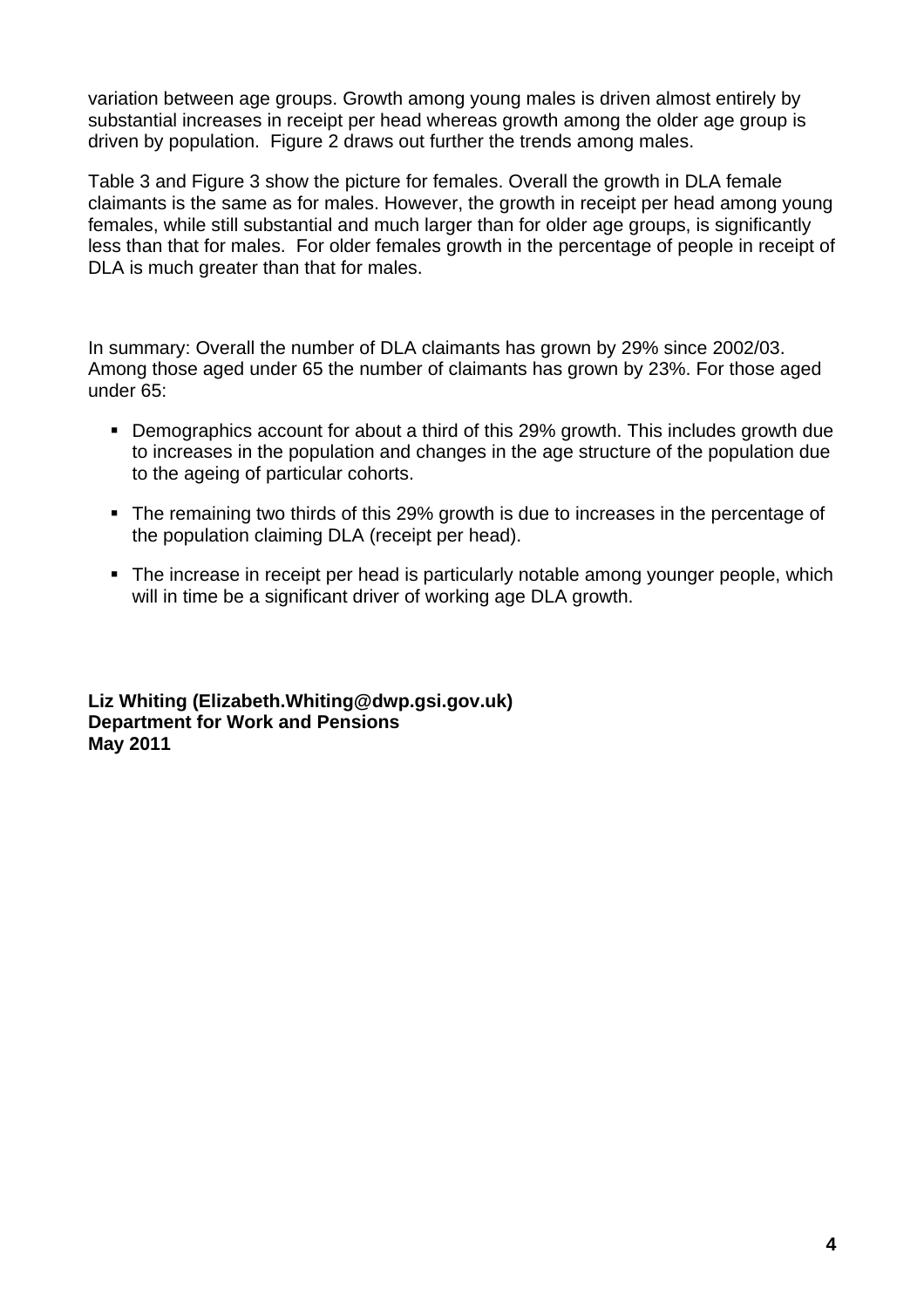

**Figure 1: DLA Claimants, 2002/03 to 2010/11**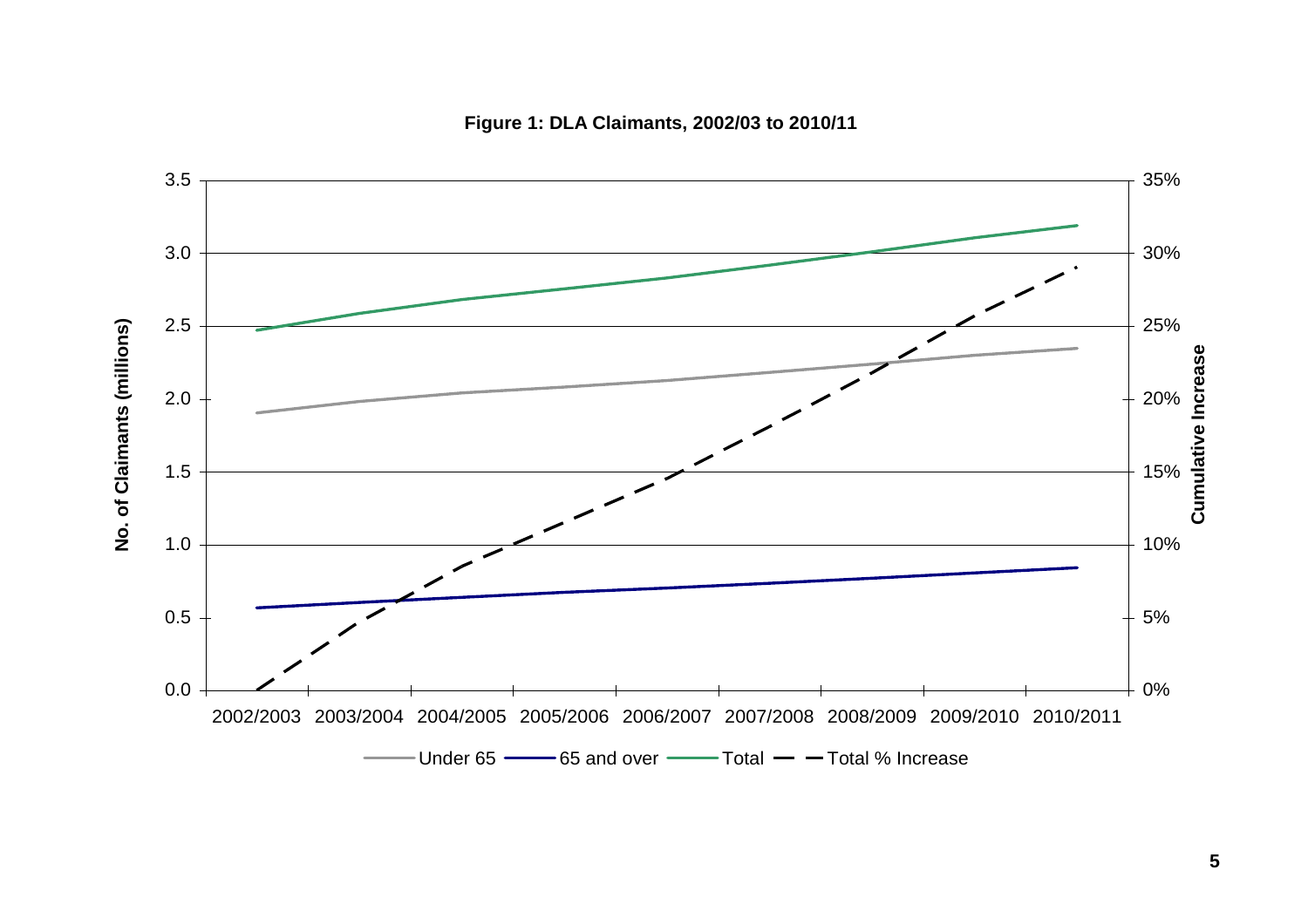

### **Figure 2: Percentage Change in DLA Male Claimants 2002/03 to 2010/11**

- Receipt of DLA per head has increased for all age groups, apart from among males aged under 5 and 60 to 64.
- There has been a steep increase in DLA claimants among young men, particularly those aged 10 to 19.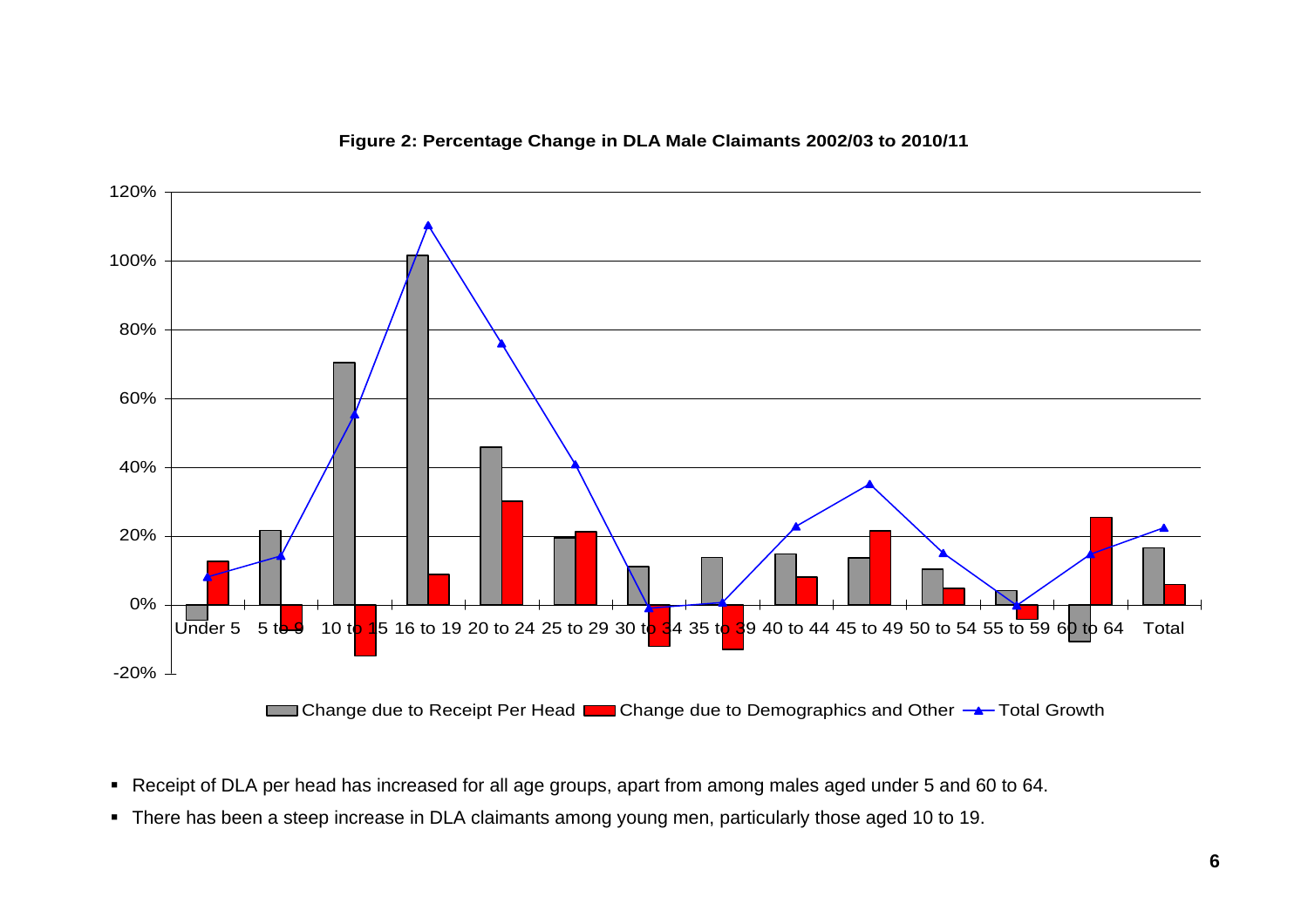

### **Figure 3: Percentage Change in DLA Female Claimants 2002/03 to 2010/11**

- Among women aged 10-15 there has been a similar increase in DLA claimants. This is almost entirely driven by an increase in receipt per head. However, the total increase among the 10-15 age group is smaller for women (30%) than men (54%)
- Among women aged 60-64 there has been a steep increase in DLA claimants driven largely by population. The reduction seen in receipt per head among men is not evident among women.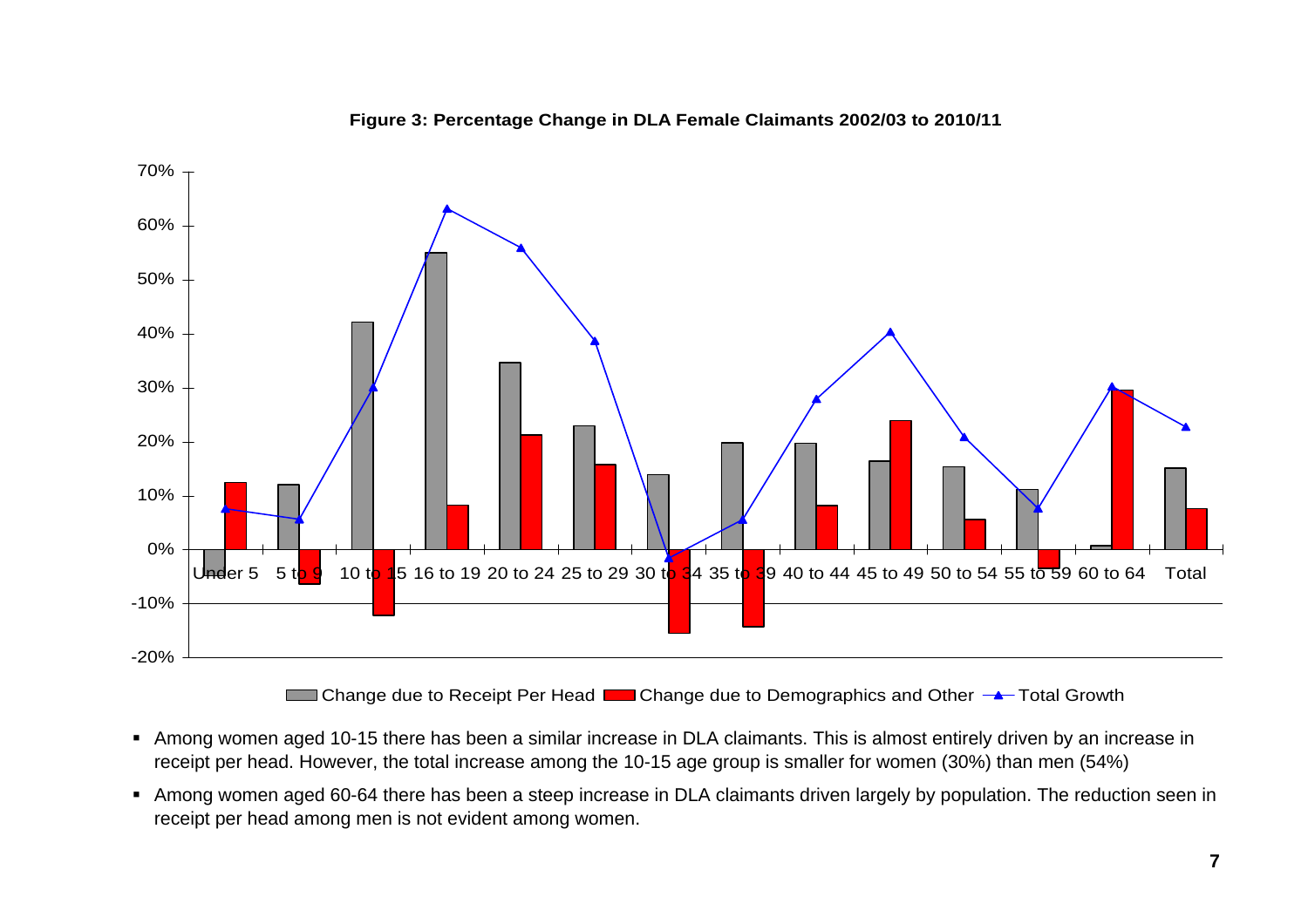|                     |                   |                  |                  | Implied 2010     |                  |                  |                |                  |                |                |
|---------------------|-------------------|------------------|------------------|------------------|------------------|------------------|----------------|------------------|----------------|----------------|
|                     |                   |                  |                  | Claimants due to |                  | Growth due to    | Growth due to  | Growth due to    | Growth due to  |                |
|                     | 2002/03 Claimants | Receipt Per Head | Receipt Per Head | Receipt per Head | Actual 2010      | Receipt Per Head | Population and | Receipt Per Head | Population and |                |
| Age Band            | (000s)            | 2002/03          | 2010/11          | (000s)           | Claimants (000s) | (000s)           | Other (000s)   | %                | Other %        | Total Growth % |
| Under 5             | 42                | 1.3%             | 1.2%             | 40               | 45               | $-2$             | 5              | $-5%$            | 13%            | 8%             |
| 5 to 9              | 96                | 2.7%             | 3.2%             | 114              | 107              | 18               | $-7$           | 18%              | $-7%$          | 11%            |
| 10 to 15            | 120               | 2.7%             | 4.3%             | 193              | 177              | 73               | $-17$          | 61%              | $-14%$         | 47%            |
| 16 to 19            | 51                | 1.8%             | 3.2%             | 94               | 99               | 43               | 5              | 83%              | 9%             | 92%            |
| 20 to 24            | 60                | 1.7%             | 2.4%             | 85               | 101              | 25               | 16             | 41%              | 26%            | 67%            |
| 25 to 29            | 71                | 1.9%             | 2.4%             | 86               | 99               | 15               | 13             | 21%              | 19%            | 40%            |
| 30 to 34            | 108               | 2.5%             | 2.8%             | 122              | 107              | 14               | $-15$          | 12%              | $-14%$         | $-1\%$         |
| 35 to 39            | 144               | 3.1%             | 3.7%             | 168              | 148              | 24               | $-20$          | 17%              | $-14%$         | 3%             |
| 40 to 44            | 164               | 3.9%             | 4.6%             | 192              | 206              | 28               | 13             | 17%              | 8%             | 25%            |
| 45 to 49            | 183               | 4.9%             | 5.7%             | 211              | 253              | 28               | 42             | 15%              | 23%            | 38%            |
| 50 to 54            | 232               | 6.2%             | 7.0%             | 262              | 274              | 30               | 12             | 13%              | 5%             | 18%            |
| 55 to 59            | 300               | 8.3%             | 9.0%             | 324              | 312              | 24               | $-12$          | 8%               | $-4%$          | 4%             |
| 60 to 64            | 332               | 11.7%            | 11.1%            | 316              | 407              | $-16$            | 91             | $-5%$            | 27%            | 23%            |
| 65 to 69            | 294               | 11.5%            | 12.2%            | 313              | 350              | 18               | 38             | 6%               | 13%            | 19%            |
| 70 to 74            | 187               | 8.2%             | 10.8%            | 247              | 260              | 60               | 12             | 32%              | 7%             | 39%            |
| 75 to 79            | 64                | 3.4%             | 8.1%             | 153              | 158              | 88               | 5              | 138%             | 8%             | 146%           |
| 80 and over         | 21                | 0.8%             | 2.8%             | 70               | 80               | 49               | 10             | 235%             | 49%            | 285%           |
| Total               | 2471              | 4.3%             | 5.3%             | 2990             | 3182             | 519              | 192            | 21%              | 8%             | 29%            |
| Total Under 65 Only | 1904              | 3.9%             | 4.7%             | 2218             | 2347             | 314              | 129            | 16%              | 7%             | 23%            |

### **Table 1: DLA Claimants, 2002/03 and 2010/11**

1 – This is calculated as the 2002/03 claimants multiplied by the growth in the percentage of people claiming DLA between 2002/03 and 2010/11. It shows the number of people who would have been claiming in 2010/11 if the only thing that had changed was an increase in the percentage of people claiming.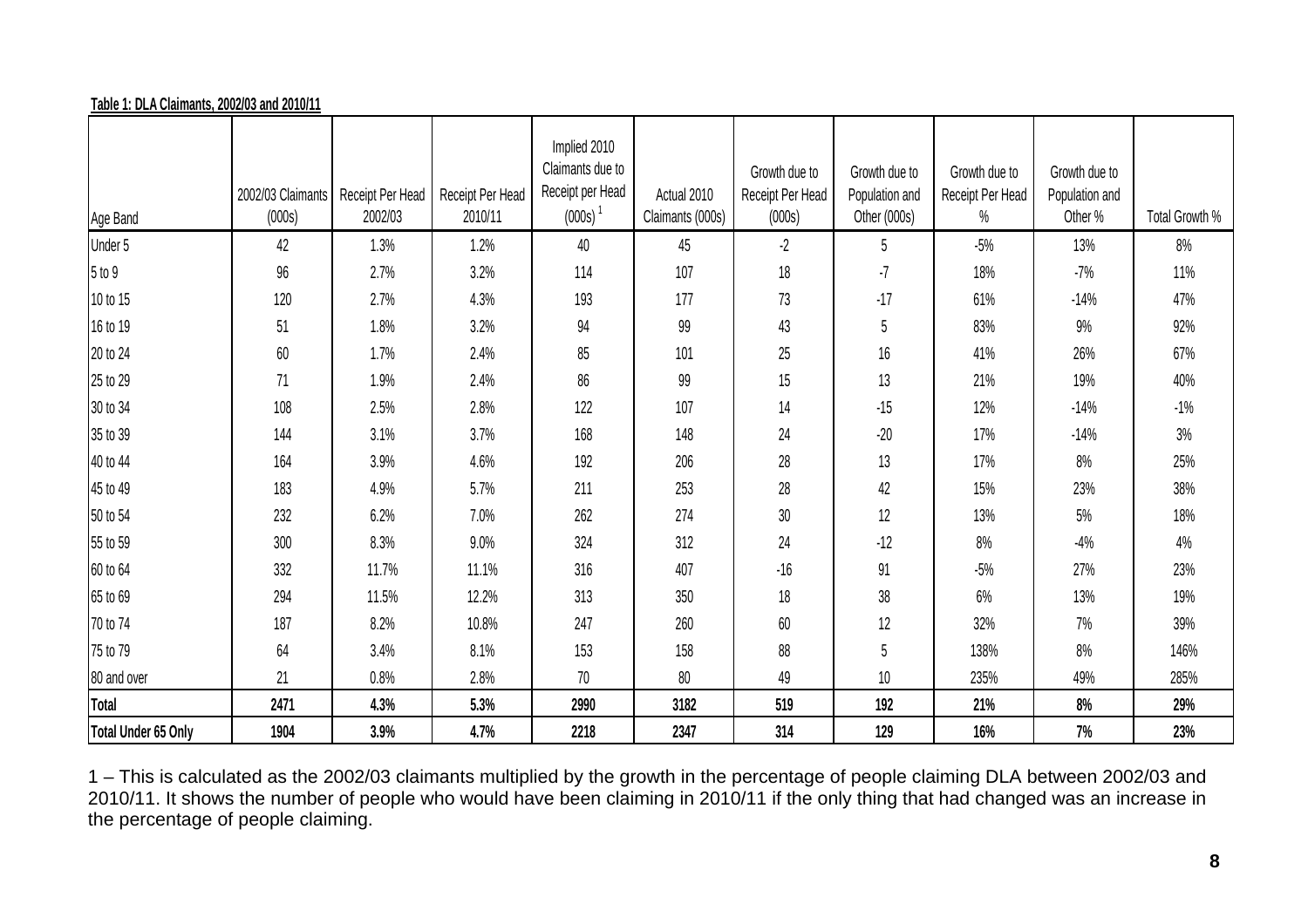|              |                   |                  |                  | Implied 2010     |                  |                  |                |                  |                |                |
|--------------|-------------------|------------------|------------------|------------------|------------------|------------------|----------------|------------------|----------------|----------------|
|              |                   |                  |                  | Claimants due to |                  | Growth due to    | Growth due to  | Growth due to    | Growth due to  |                |
|              | 2002/03 Claimants | Receipt Per Head | Receipt Per Head | Receipt per Head | Actual 2010      | Receipt Per Head | Population and | Receipt Per Head | Population and |                |
| Age Band     | (000s)            | 2002/03          | 2010/11          | (000s)           | Claimants (000s) | (000s)           | Other (000s)   | $\%$             | Other %        | Total Growth % |
| Under 5      | 26                | 1.5%             | 1.5%             | 25               | 28               | -1               | 3              | $-5%$            | 13%            | 8%             |
| 5 to 9       | 64                | 3.5%             | 4.3%             | 78               | 73               | 14               | $-5$           | 22%              | $-7%$          | 14%            |
| 10 to 15     | 80                | 3.4%             | 5.8%             | 136              | 124              | 56               | $-12$          | 70%              | $-15%$         | 55%            |
| 16 to 19     | 31                | 2.1%             | 4.2%             | 62               | 65               | 31               | 3              | 102%             | 9%             | 110%           |
| 20 to 24     | 33                | 1.9%             | 2.7%             | 49               | 59               | 15               | 10             | 46%              | 30%            | 76%            |
| 25 to 29     | 38                | 2.1%             | 2.5%             | 45               | 53               | $\overline{7}$   | 8              | 20%              | 21%            | 41%            |
| 30 to 34     | 55                | 2.6%             | 2.9%             | 62               | 55               | 6                | $-7$           | 11%              | $-12%$         | $-1\%$         |
| 35 to 39     | 71                | 3.1%             | 3.6%             | 81               | 72               | 10               | -9             | 14%              | $-13%$         | $1\%$          |
| 40 to 44     | 79                | 3.8%             | 4.3%             | 91               | 97               | 12               | 6              | 15%              | 8%             | 23%            |
| 45 to 49     | 86                | 4.7%             | 5.3%             | 97               | 116              | 12               | 18             | 14%              | 22%            | 35%            |
| 50 to 54     | 107               | 5.8%             | 6.4%             | 118              | 123              | 11               | 5              | 10%              | 5%             | 15%            |
| 55 to 59     | 140               | 7.8%             | 8.2%             | 145              | 139              | 6                | -6             | 4%               | $-4%$          | $0\%$          |
| 60 to 64     | 163               | 11.7%            | 10.5%            | 145              | 187              | $-17$            | 41             | $-11\%$          | 25%            | 15%            |
| <b>Total</b> | 973               | 4.0%             | 4.7%             | 1134             | 1191             | 161              | 57             | 17%              | 6%             | 22%            |